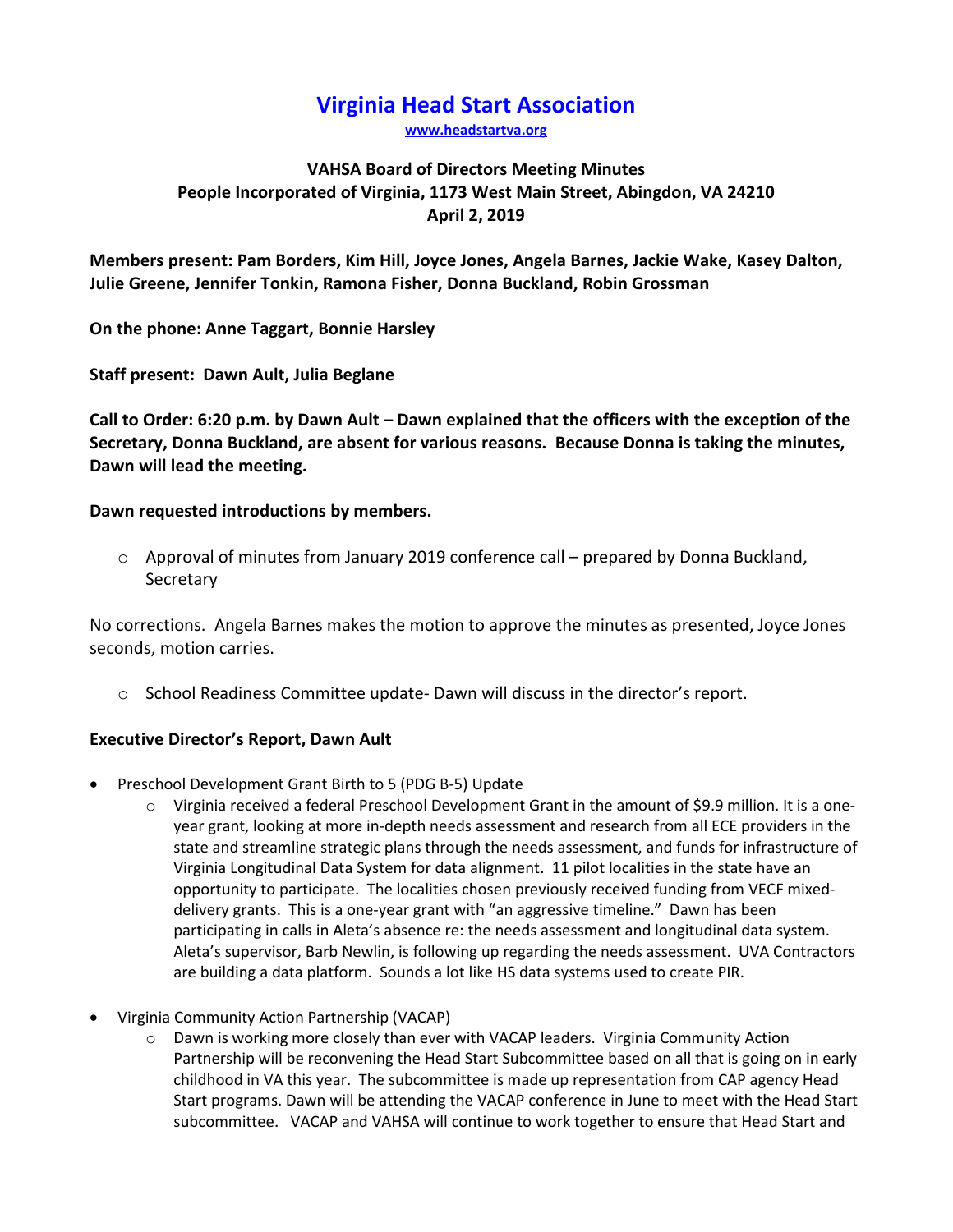Community Action are at the table as plans move ahead on the state level for the reintroduction of the Early Childhood Success Act in the 2020 Virginia legislative session and during the development of the governor's budget for 2020. The goal is to make sure that all that Head Start does for families through comprehensive service provision is recognized and included. National Head Start Association was very supportive of Dawn as she developed a letter for the legislators. Dawn and Shikee also discussed the need to shift the Association's advocacy efforts and funding next year to the state level. Dawn explained that VACAP hires a lobbyist to support their advocacy efforts.

Dawn updated the members on the parent ambassador trip. The trip went very well. They visited 10 of 11 legislators, and parents actively participated. Dawn suggests that the Association shift the focus for future advocacy funding to the state level and the Virginia General Assembly. This will focus parents on the changes in Virginia and will allow for cost savings for the Association. Dawn explained that the DC trip is attached to the NHSA conference and costs \$2,000 in conference fees alone. Shifting to Virginia GA will be much more economical. Dawn asked members to consider how this should look in the future for discussion at the June meeting. Dawn also let the board members know that NHSA will be convening another parent rally at the fall leadership institute at the end of September in case programs are interested in attending. Look for additional information in May from NHSA.

- There was further discussion about how Aleta's position is being covered at DSS. Dawn has been working closely with Barb Newlin, and she put Barb in touch with Kathleen Pathan at OHS.
- Dawn updated the members on her input into the TA coordinated plan update. She mentioned to the TA team that they might consider training on video conferencing to support more access to virtual trainings for regional meetings within the VAHSA regional structure. Dawn will be attending the regional TA meeting and can provide input. She asked for anything specific. Donna asked about the lack of a fiscal specialist. Dawn will check to see what the status is for that vacant position.
- Dawn reviewed information about the Region III Head Start Association board of directors. Dawn will be rotating off a 3-year term as President as of July 1, 2019.
	- $\circ$  Donna Buckland will be nominated to participate on the board, Jennifer Branch (Fairfax) has served on R3HSA & NHSA for past 6 years, terms are from July 1 – June 30.
	- o Dawn explained that the R3HSA does not have funding. Dues are used to stay current in NHSA membership. Programs need to support participation.
	- $\circ$  The members discussed the possibility of the VAHSA support for a parent/community member representative for the Region III Board. Jackie Wake expressed interest in serving. Dawn recommended that if this is considered, it be considered only for the Region III Board. Keep in mind for a longer meeting in June.
- Dawn updated the members on the success of the 2019 Annual conference.
	- o The Association has added Gold Level corporate sponsors United Health Care, & Bluefield College. Teachstone is another Gold partner in the works. We thank our other Gold Partners**;** Anthem HealthKeepers Plus**,** DentaQuest/Smiles for Children, Discount School Supply, Kaplan Early Learning Company, & Lakeshore Learning
- Dawn shared her experience working with the group of students from Virginia College University, who worked together to create a new logo and branding for the Association. Dawn thanked Alison Noble for the recommendation to pursue this opportunity.
- Additional conference updates: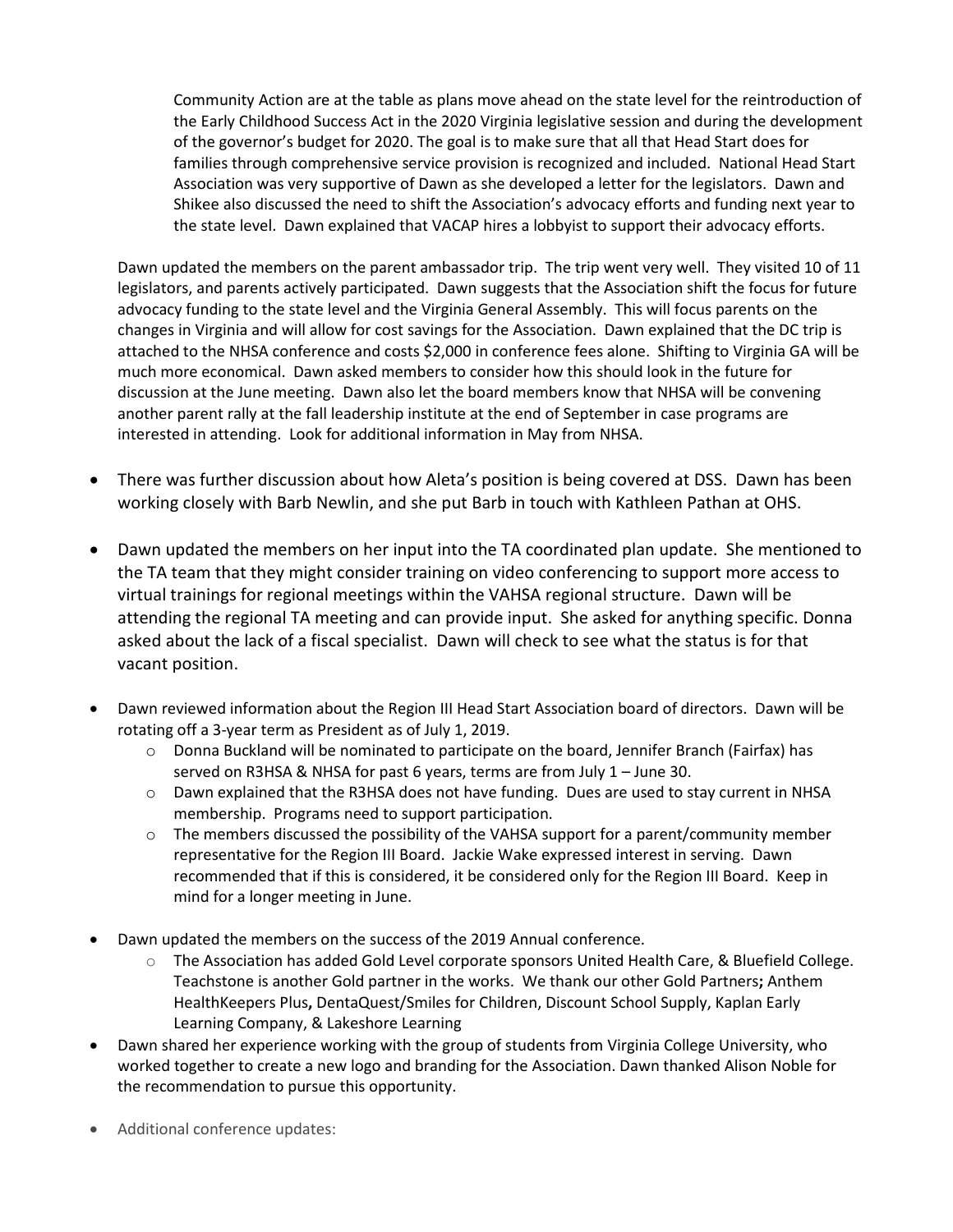- o The conference net profit is projected at \$75,000! Southwest always provides an excellent return.
- o Hotel Madison at JMU will host the November 2021 Annual Conference officially flipping the conference to the fall in 2021 - 2020 in Fredericksburg in the spring. There will be an 18-month spread between the 2020 and 2021 conference which will impact the Association budget. Further discussion could be held by the Conference Committee regarding an Education Summit in spring of 2020, but this would need to happen soon as conference booking requires a two-year lead.
- $\circ$  Renaissance Portsmouth Norfolk Waterfront Hotel is now booked for our large annual conference for Oct 25-27, 2022.
- o Need to start thinking about next year's theme for conferences. Hosted by the NE region.
- o Director's Council for June 2019 is mostly finalized and online. Registration is open!
- o No Infant Toddler conference in summer 2019 due to every other year model. July 2020 is booked at Renaissance Portsmouth – Norfolk Waterfront Hotel.
- o We will start thinking about Call for Proposals for the Health & Family Institute 2019 in May. Will be held in Richmond.

**Treasurer's Report**: Bonnie turned the reporting over to Dawn due to being on the phone.

- o Report provided: Reconciled checking & consolidated funds balances as of 2-28-19
- o Report provided: February 2019 Financial Report for reference. Dawn noted that the printed copy has an incorrect date, but the actual report is correct 2-28-19.
- $\circ$  Fiscal consultant Bonnie wrote a list of things the treasurer would do. Bonnie does not recommend that we need a consultant. Bonnie has done a great job getting the Association fiscal structure and systems in place.

o Report provided: Proposed FY20 Budget 7-1-19 to 6-30-20, intention to approve. Dawn prepared and shared with the Finance Committee – Dawn asked the members to review the report showing current budget vs. proposed. Dawn answered questions regarding Collaboration Office continued support. The Association has an agreement through 2021 for continued support. Addressed question regarding attendance for Health & Family Institute and Annual Conference. Dawn stated that they err on the side of caution for the attendance. Joyce Jones asked that the Association make sure to share future conferences with programs for planning purposes. Dawn will make sure that information gets out to programs.

#### DAWN – Here is where the motion for the budget approval should have been made.

Dawn reminded members that the board planned to go into closed session for salary increase decision. The staff left the meeting so that the board members could discuss salary increases in closed session. Donna Buckland presided over the discussion.

The board discussed options and motion was made, seconded and approved for an increase of 3% for each staff position effective July 1, 2019, made up of 1.77% COLA and 1.23% merit.

Jackie Wake makes a motion to come out of closed session, Jennifer Tonkin seconds, motion carries. The board comes out of closed session and immediately takes a 10 minute break.

The staff were invited back into the meeting and informed of the raise.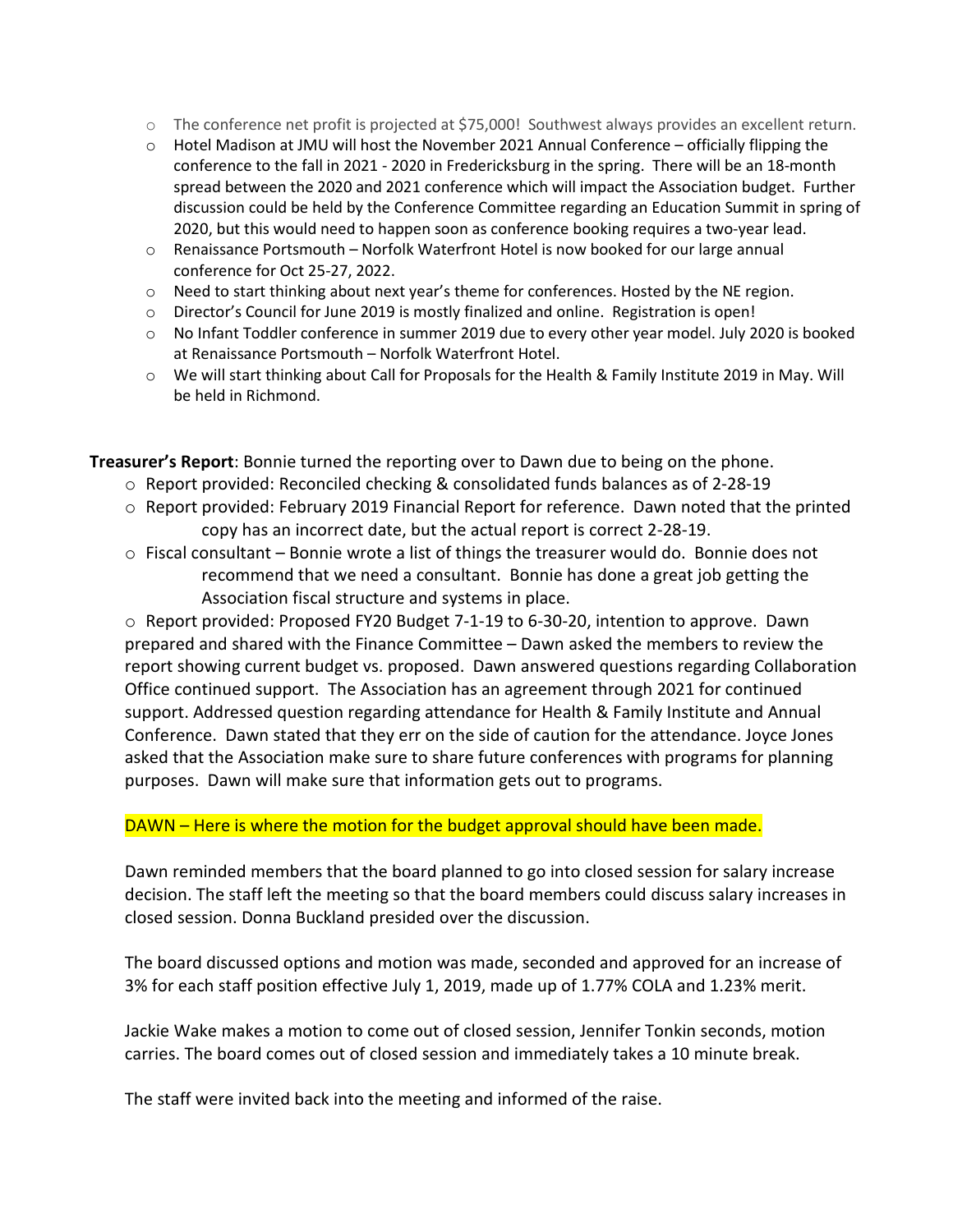After discussion the members decided that due to the number of committee members missing from these meetings, there would not be a committee breakout at this meeting.

Dawn and Julia will set up conference calls for committee meetings.

Conference committee has success with conference calls and will convene prior to the June meeting.

# **Health Advisory Updates** – Julie Greene

Julie reviewed the Health Advisory Committee report – attached and mentioned two additional items:

- Julie is sitting on the lead task force for the state of Virginia committee gathering information right now. Has had one meeting. Aleta asked if Julie would sit in on it since she is not able to do so.
- Body Mass Index (BMI) is up in the State of Virginia also up in the state. Number  $1$  highest BMI for children on WIC in the nation. We need to work hard on figuring out what we can do to address this. Julie is continuing to discuss this at HAC meetings. She suggests that it be distributed in parent meetings. This is not just about what we are eating, it is also about what we are doing…exercise and activities. What are we doing as staff to set a positive example? Keep nutrition in the mind. Dawn will ask for a statewide goal at the HAC.

**Reports from the Regions** – Dawn provided a recap of regional surveys and regional conference calls. It does seem that people want face to face interactions. The question is who will plan and where will it be. NW has a facilitator (Dorothy Holmes) and a calendar. Dawn will inform Dorothy that we need to include the parents and community members at the meetings.

Joyce Jones SE – we had the conference call and will go forward from there.

Angela Barnes NW – conference call March 15 – Dorothy Holmes decided to be the chair for NW and do quarterly meetings. They will be held in Lynchburg. Calendar was developed. Angela gave a shout out to Pam and Nicole for all their hard work and dedication. Gave Pam a round of applause!

NE – Dawn informed that Jennifer Branch will take the lead in getting the region back to meetings.

SW – Dawn thanked the regional committee for their help in setting up this conference. Donna Buckland asked Robin Grossman to give an update for the May 23, 2019, United Way of Southwest Virginia Rural Summit for Childhood Success – it is a one day event support professionals learning about Trauma, Resiliency and Adverse Childhood Experiences (ACES.) For more information, please see the United Way of Southwest Virginia website.